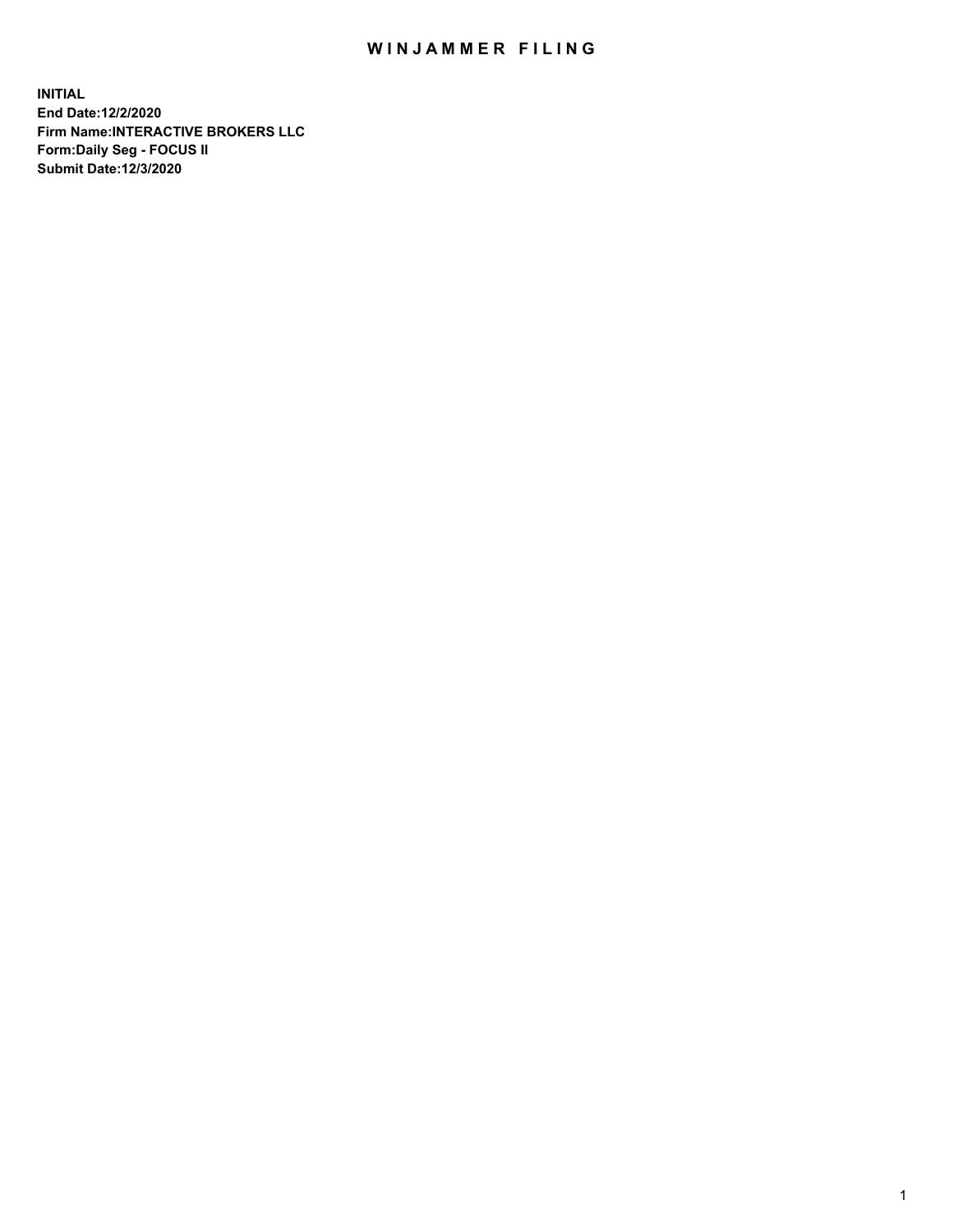**INITIAL End Date:12/2/2020 Firm Name:INTERACTIVE BROKERS LLC Form:Daily Seg - FOCUS II Submit Date:12/3/2020 Daily Segregation - Cover Page**

| Name of Company                                                                                                                                                                                                                                                                                                                | <b>INTERACTIVE BROKERS LLC</b>                                                   |  |
|--------------------------------------------------------------------------------------------------------------------------------------------------------------------------------------------------------------------------------------------------------------------------------------------------------------------------------|----------------------------------------------------------------------------------|--|
| <b>Contact Name</b>                                                                                                                                                                                                                                                                                                            | James Menicucci                                                                  |  |
| <b>Contact Phone Number</b>                                                                                                                                                                                                                                                                                                    | 203-618-8085                                                                     |  |
| <b>Contact Email Address</b>                                                                                                                                                                                                                                                                                                   | jmenicucci@interactivebrokers.c<br>om                                            |  |
| FCM's Customer Segregated Funds Residual Interest Target (choose one):<br>a. Minimum dollar amount: ; or<br>b. Minimum percentage of customer segregated funds required:% ; or<br>c. Dollar amount range between: and; or<br>d. Percentage range of customer segregated funds required between:% and%.                         | <u>0</u><br>$\overline{\mathbf{0}}$<br>155,000,000 245,000,000<br>0 <sub>0</sub> |  |
| FCM's Customer Secured Amount Funds Residual Interest Target (choose one):<br>a. Minimum dollar amount: ; or<br>b. Minimum percentage of customer secured funds required:% ; or<br>c. Dollar amount range between: and; or<br>d. Percentage range of customer secured funds required between:% and%.                           | <u>0</u><br>$\overline{\mathbf{0}}$<br>80,000,000 120,000,000<br>0 <sub>0</sub>  |  |
| FCM's Cleared Swaps Customer Collateral Residual Interest Target (choose one):<br>a. Minimum dollar amount: ; or<br>b. Minimum percentage of cleared swaps customer collateral required:% ; or<br>c. Dollar amount range between: and; or<br>d. Percentage range of cleared swaps customer collateral required between:% and%. | <u>0</u><br>$\underline{\mathbf{0}}$<br>0 <sub>0</sub><br>0 <sub>0</sub>         |  |

Attach supporting documents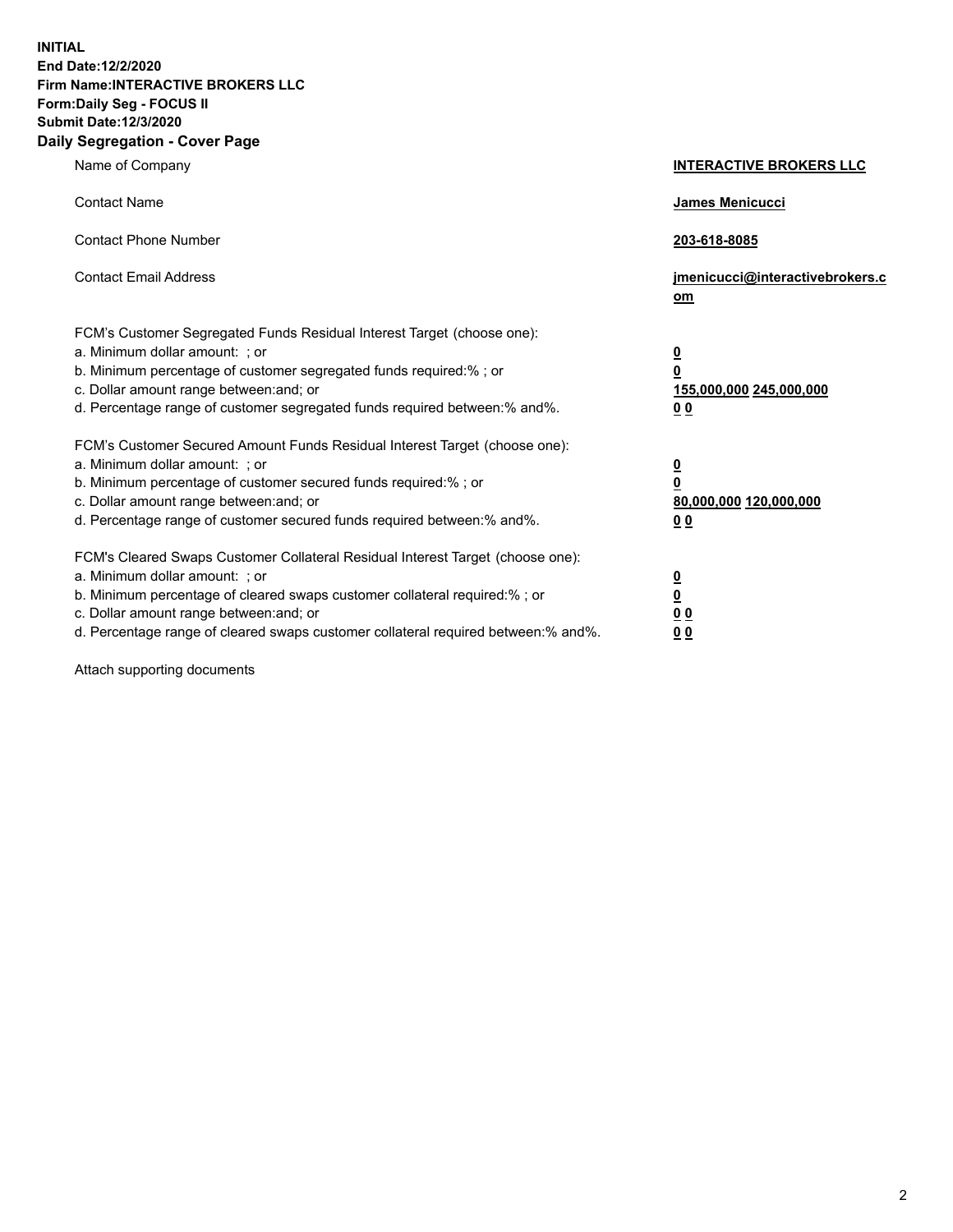**INITIAL End Date:12/2/2020 Firm Name:INTERACTIVE BROKERS LLC Form:Daily Seg - FOCUS II Submit Date:12/3/2020 Daily Segregation - Secured Amounts**

## Foreign Futures and Foreign Options Secured Amounts Amount required to be set aside pursuant to law, rule or regulation of a foreign government or a rule of a self-regulatory organization authorized thereunder **0** [7305] 1. Net ledger balance - Foreign Futures and Foreign Option Trading - All Customers A. Cash **538,633,766** [7315] B. Securities (at market) **0** [7317] 2. Net unrealized profit (loss) in open futures contracts traded on a foreign board of trade **16,091,280** [7325] 3. Exchange traded options a. Market value of open option contracts purchased on a foreign board of trade **94,241** [7335] b. Market value of open contracts granted (sold) on a foreign board of trade **-95,467** [7337] 4. Net equity (deficit) (add lines 1. 2. and 3.) **554,723,820** [7345] 5. Account liquidating to a deficit and account with a debit balances - gross amount **4,313** [7351] Less: amount offset by customer owned securities **0** [7352] **4,313** [7354] 6. Amount required to be set aside as the secured amount - Net Liquidating Equity Method (add lines 4 and 5) **554,728,133** [7355] 7. Greater of amount required to be set aside pursuant to foreign jurisdiction (above) or line 6. **554,728,133** [7360] FUNDS DEPOSITED IN SEPARATE REGULATION 30.7 ACCOUNTS 1. Cash in banks A. Banks located in the United States **26,749,889** [7500] B. Other banks qualified under Regulation 30.7 **0** [7520] **26,749,889** [7530] 2. Securities A. In safekeeping with banks located in the United States **499,930,000** [7540] B. In safekeeping with other banks qualified under Regulation 30.7 **0** [7560] **499,930,000** [7570] 3. Equities with registered futures commission merchants A. Cash **0** [7580] B. Securities **0** [7590] C. Unrealized gain (loss) on open futures contracts **0** [7600] D. Value of long option contracts **0** [7610] E. Value of short option contracts **0** [7615] **0** [7620] 4. Amounts held by clearing organizations of foreign boards of trade A. Cash **0** [7640] B. Securities **0** [7650] C. Amount due to (from) clearing organization - daily variation **0** [7660] D. Value of long option contracts **0** [7670] E. Value of short option contracts **0** [7675] **0** [7680] 5. Amounts held by members of foreign boards of trade A. Cash **150,363,224** [7700] B. Securities **0** [7710] C. Unrealized gain (loss) on open futures contracts **4,212,719** [7720] D. Value of long option contracts **94,241** [7730] E. Value of short option contracts **-95,467** [7735] **154,574,717** [7740] 6. Amounts with other depositories designated by a foreign board of trade **0** [7760] 7. Segregated funds on hand **0** [7765] 8. Total funds in separate section 30.7 accounts **681,254,606** [7770] 9. Excess (deficiency) Set Aside for Secured Amount (subtract line 7 Secured Statement Page 1 from Line 8) **126,526,473** [7380] 10. Management Target Amount for Excess funds in separate section 30.7 accounts **80,000,000** [7780] 11. Excess (deficiency) funds in separate 30.7 accounts over (under) Management Target **46,526,473** [7785]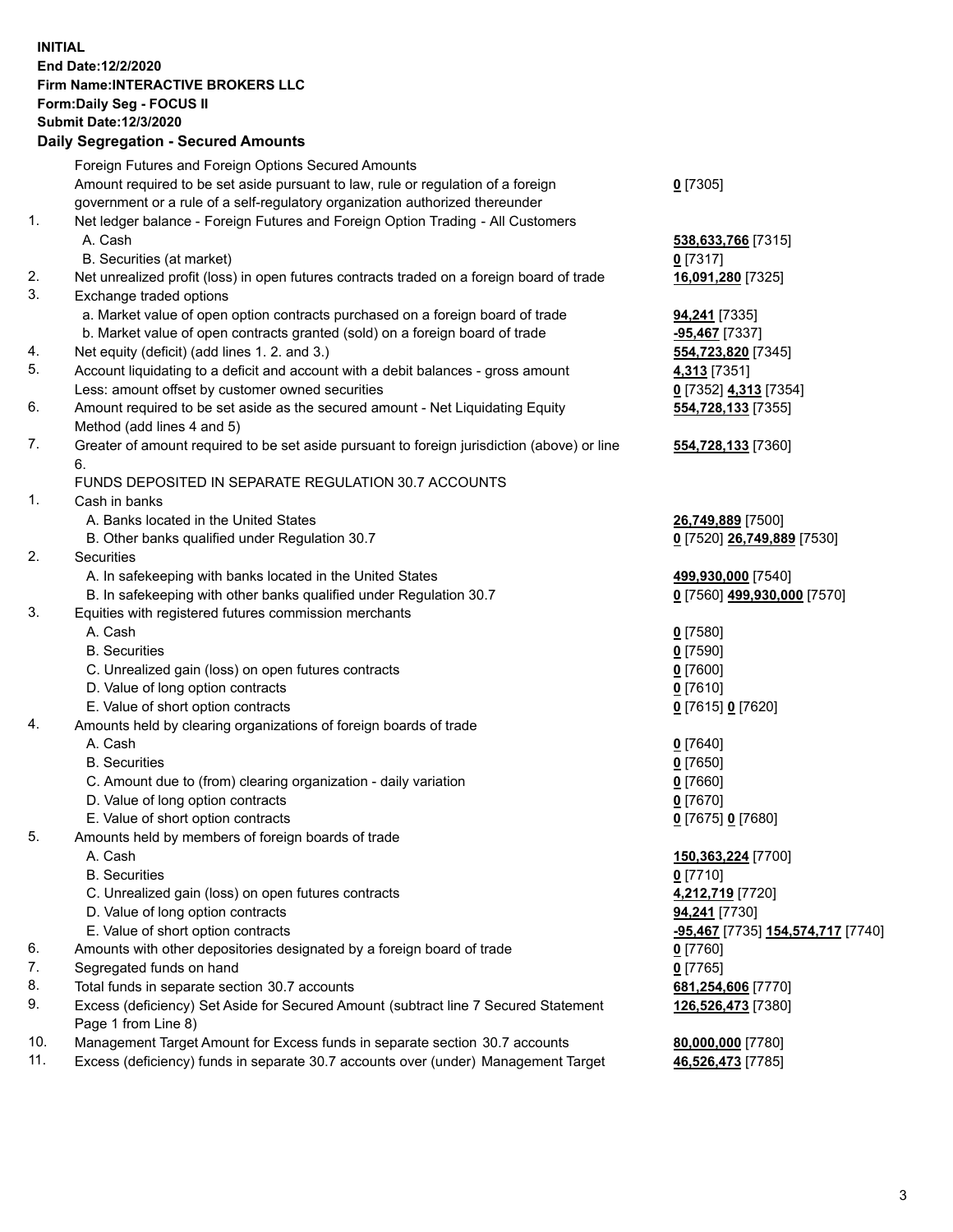**INITIAL End Date:12/2/2020 Firm Name:INTERACTIVE BROKERS LLC Form:Daily Seg - FOCUS II Submit Date:12/3/2020 Daily Segregation - Segregation Statement** SEGREGATION REQUIREMENTS(Section 4d(2) of the CEAct) 1. Net ledger balance A. Cash **5,444,801,559** [7010] B. Securities (at market) **0** [7020] 2. Net unrealized profit (loss) in open futures contracts traded on a contract market **98,302,337** [7030] 3. Exchange traded options A. Add market value of open option contracts purchased on a contract market **292,625,305** [7032] B. Deduct market value of open option contracts granted (sold) on a contract market **-261,839,766** [7033] 4. Net equity (deficit) (add lines 1, 2 and 3) **5,573,889,435** [7040] 5. Accounts liquidating to a deficit and accounts with debit balances - gross amount **6,037,336** [7045] Less: amount offset by customer securities **0** [7047] **6,037,336** [7050] 6. Amount required to be segregated (add lines 4 and 5) **5,579,926,771** [7060] FUNDS IN SEGREGATED ACCOUNTS 7. Deposited in segregated funds bank accounts A. Cash **1,277,388,453** [7070] B. Securities representing investments of customers' funds (at market) **2,451,576,050** [7080] C. Securities held for particular customers or option customers in lieu of cash (at market) **0** [7090] 8. Margins on deposit with derivatives clearing organizations of contract markets A. Cash **1,712,091** [7100] B. Securities representing investments of customers' funds (at market) **2,019,732,545** [7110] C. Securities held for particular customers or option customers in lieu of cash (at market) **0** [7120] 9. Net settlement from (to) derivatives clearing organizations of contract markets **306,965** [7130] 10. Exchange traded options A. Value of open long option contracts **292,355,460** [7132] B. Value of open short option contracts **-261,728,376** [7133] 11. Net equities with other FCMs A. Net liquidating equity **0** [7140] B. Securities representing investments of customers' funds (at market) **0** [7160] C. Securities held for particular customers or option customers in lieu of cash (at market) **0** [7170] 12. Segregated funds on hand **0** [7150] 13. Total amount in segregation (add lines 7 through 12) **5,781,343,188** [7180] 14. Excess (deficiency) funds in segregation (subtract line 6 from line 13) **201,416,417** [7190] 15. Management Target Amount for Excess funds in segregation **155,000,000** [7194] 16. Excess (deficiency) funds in segregation over (under) Management Target Amount **46,416,417** [7198]

Excess